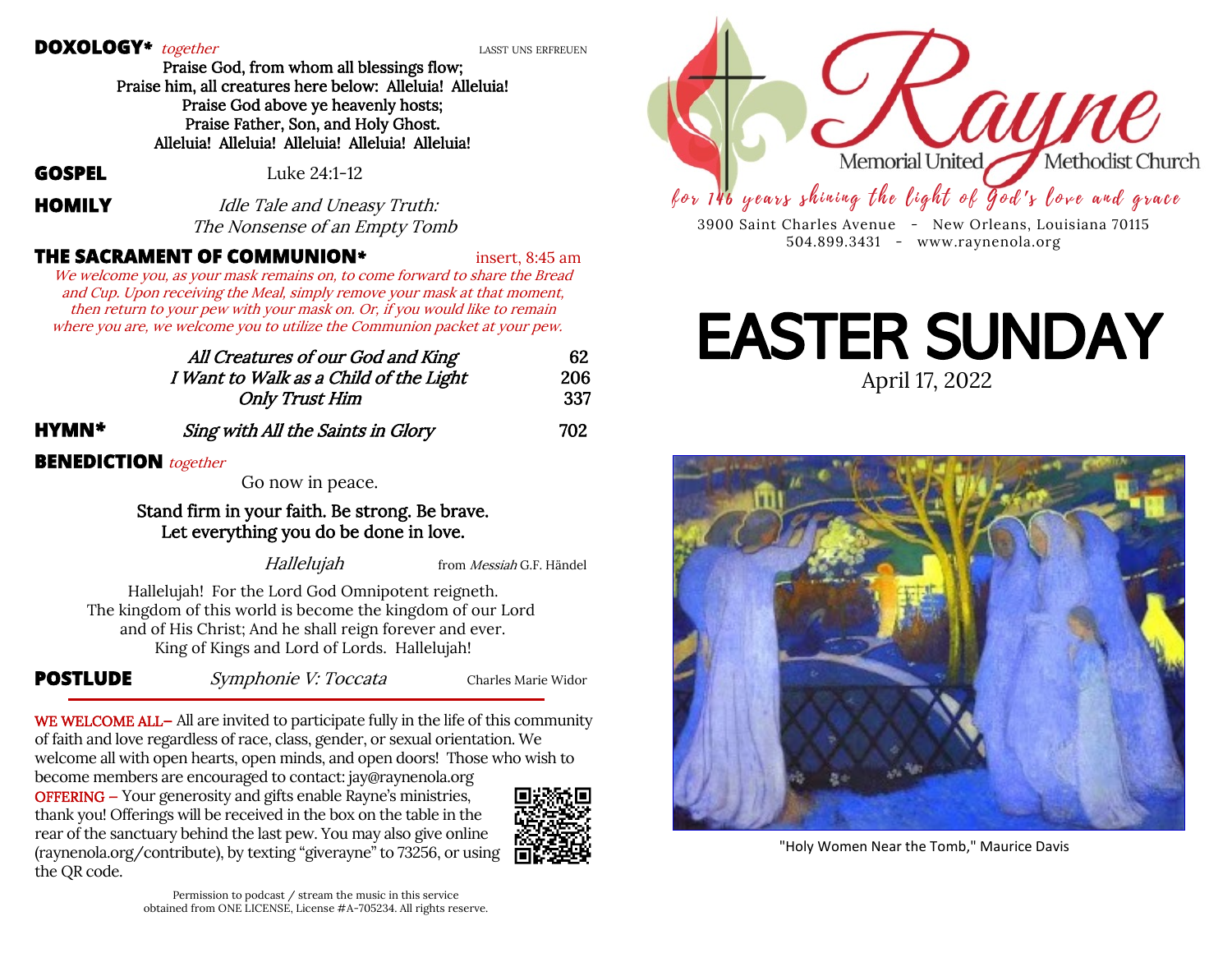# **THE CELEBRATION OF THE GOSPEL**

All are invited to participate in any of our activities, and to become a part of this community of faith and love.

**GATHERING** Rev. Jay Hogewood

Alleluia, Christ is risen! Christ is risen indeed. Alleluia, amen! Maybe someone comes to the door and says, "Repent," and you say, "Come on in," and it's Jesus. That's when all you ever did, or said, or even thought, suddenly wakes up again and sings out, "I'm still here," and you know it's true. You just shiver alive and are left standing there suddenly brought to account: saved. Except, maybe that someone says, "I've got a deal for you." And you listen, because that's how you're trained—they told you, "Always hear both sides." So then the slick voice can sell you anything, even Hell, which is what you're getting by listening. Well, what should you do? I'd say always go to the door, yes, but keep the screen locked. Then, while you hold the Bible in one hand, lean forward and say carefully, "Jesus?"

~ William Stafford, Easter Morning

**PRELUDE** *Toccata on O filii et filiae Lynwood Farnam* 

Marcus St. Julien

**CALL TO WORSHIP**<sup>\*</sup> responsively Rev. Marissa Teauseau Horvath Alleluia, Christ is risen! Christ is risen indeed! This is the day the Lord has made. Let us rejoice and be glad in it.

**HYMN***\** Christ the Lord Is Risen Today 302

#### **PRAYER** together

The presence and peace of our risen Savior, Jesus Christ, be with you. And also with you.

Let us pray: Holy Lord of mercy and might, we are tired and a little anxious. We find that sometimes it is easier to live in the darkness than to walk in the light of your love. Forgive us, we pray. Open our eyes to see your presence among us. Open our hearts to perceive the risen Christ walking toward us. Fill us with amazement, wonder, joy and hope. For the glory of our eternal kingdom, we pray.

### **THE LORD'S PRAYER** together 11:00 am

Our Father who art in heaven, hallowed be thy name. Thy kingdom come, thy will be done on earth as it is in heaven. Give us this day our daily bread, and forgive us our trespasses as we forgive those who trespass against us. Lead us not into temptation but deliver us from evil. For thine is the kingdom, the power, and the glory, forever. Amen.

*\**The People Standing

#### **RESPONSE** *together* The Strife Is O'er, the Battle Done 306

Antiphon: Alleluia! Alleluia! Alleluia!

1. The strife is o'er, the battle done; the victory of life is won; the song of triumph has begun: Alleluia!

2. The powers of death have done their worst, but Christ their legions hath dispersed; let shouts of holy joy outburst: Alleluia!

3. The three sad days are quickly sped; he rises glorious from the dead; all glory to our risen Head! Alleluia!

4. Lord, by the stripes which wounded thee, from death's dread sting thy servants free, that we may live, and sing to thee: Alleluia! (Antiphon)

**THE RED STEPS** A Special Time for Our Children

At this time, children age 3 years old through 2nd grade may come forward to the front of the sanctuary for a time of sharing with the pastors then attend children's church in the education building.

#### **OFFERING**

Ushers with offering plates will pass by each pew. Please pass your gift to the usher or place in the box on the table in the rear of the sanctuary.

#### Chancel Choir

Laurie Phillips, Rebecca Sullivant, Joseph Tate, Randall Bunnell, quartet

Light's Glittering Morn Bedecks the Sky Horatio Parker

Light's glittering morn bedecks the sky;

Heav'n thunders forth its victor cry; The glad earth shouts her triumph high,

And groaning hell makes wild reply, While He the King, the mighty King, Despoiling death of all its sting, And trampling down the powers of might,

Brings forth His ransomed Saints to light.

Light's glittering morn bedecks the sky;

Heav'n thunders forth its victor cry.

That Eastertide with joy was bright, The sun shone out with fairer light, When to their longing eyes restor'd Th'Apostles saw their risen Lord: He bade them see His hands, His side, Where yet the glorious wounds abide;

These tokens true which made it plain Their Lord indeed was risen again.

O Jesu, King of gentleness Do Thou Thyself our hearts possess; That we may give Thee all our days, The tribute of our grateful praise.

The strife is o'er, the battle done, The victory of life is won, The song of triumph has begun. O Lord of all with us abide, In this our joyful Eastertide; From ev'ry weapon death can wield, Thine own redeemed for ever shield. Alleluia. Amen.

All praise be Thine, O risen Lord, From death to endless life restored, All praise to God, the Father be, And Holy Ghost eternally. Alleluia. Amen.